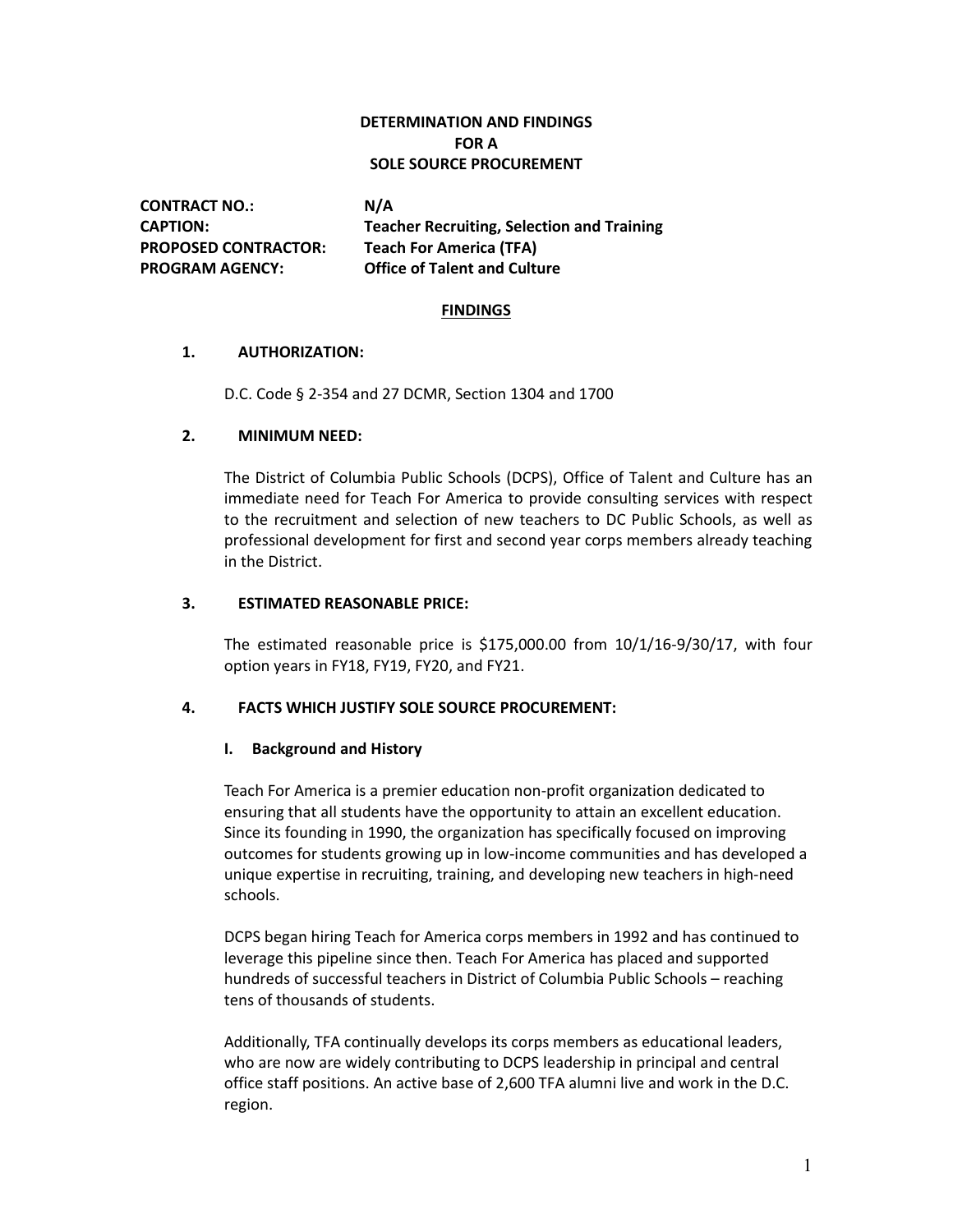#### **II. Vendor's Unique Qualifications**

Teach For America is the only teacher recruitment pipeline of its scale with access to an alumni network of over 42,000 alumni. Additionally, they bring in at least 4,000 new corps members into the teaching profession annually across their 52 active regions. Nationally, few organizations can claim to equal Teach For America's reach in terms of teacher recruitment. TFA has extensive experience in developing marketing strategies for high volume teacher recruitment. Over the past 25 years, TFA has pioneered unique strategies to attract high quality recent college graduates, as well as professionals and veterans to the teaching profession. Overall, their highimpact marketing campaigns have recruited over 50,000 new teachers to work in high needs schools across the country.

Teach For America has the credentials necessary to develop a nationally impactful marketing and direct recruitment campaign, since they operate in 52 cities across the country. Their experience in target markets for DCPS such as New Orleans, Illinois, Tennessee and Pennsylvania give them a unique perspective on what draws teachers from across the nation – a credential of paramount importance to DCPS to continue to attract outstanding teaching talent from across the country, particularly for our high-need subject areas.

Teach for America attracts over 170 new teachers to the D.C. region annually, representing a significant and essential pipeline of high-quality teaching candidates for DCPS. They target candidates of diverse backgrounds through practices like recruiting from HBCUs, as well as marketing to post-college professionals, which brings an essential element to our force.

Additionally, a partnership with Teacher for America gives us access to their local network of 2,600 local alumni who have two or more years of teaching experience, as well as a growing network of over 42,000 experienced educators nationwide. These strong veteran teachers are also able to be recruited by DCPS. No other vendor has this sort of alumni network available for strategic sourcing and networking of experienced teachers, which is a key focus of the district. Teach For America will be expanding its services in future fiscal years to allow districts to contract for services related to direct recruitment of alumni corps members by Teach For America.

#### **III. Adverse impact of not choosing this vendor or completing this project**

If Teach For America is not retained as a vendor, DCPS will not be on track to meet its ambitious recruitment targets for the 2017-2018 school year and beyond. DCPS principals benefit from hiring Teach For America corps members, especially when there are last minute resignations of teachers in the summer. Teach For America corps members are available to fill positions in these crucial instances and over half of incoming corps members are rated Effective or Highly Effective in their very first year in the classroom. Students benefit from access to strong teachers, who would not otherwise be available, especially late in the hiring season.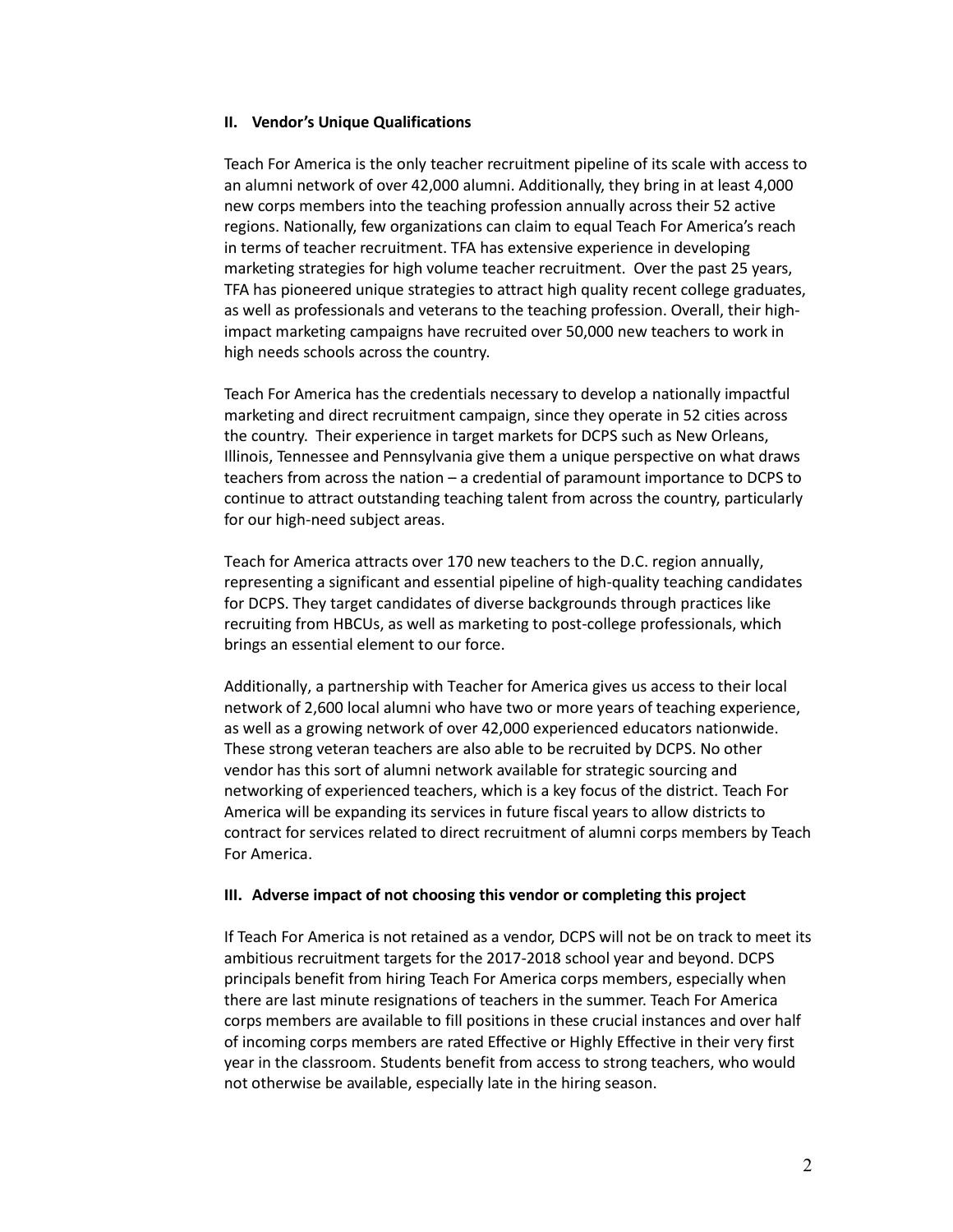This work is necessary because teacher recruitment remains a critical human resources function at DCPS. With IMPACT, the district has spent the past four years focusing on evaluating teacher performance. Ultimately, however, we lose many teachers every year through some combination of voluntary and forced attrition. Teacher retention efforts are only so effective as a stop gap measure.

The Chancellor has mandated a clear focus on teacher recruitment, one that will ensure that every teacher coming into the District is predicted to be rated at least Effective on the DCPS IMPACT performance system. Teacher quality is widely recognized as the most important factor in raising student achievement. Without great teachers like those we intend to recruit to the district, DCPS cannot achieve the bold goals set out for students in the *Capital Commitment*.

Additionally, as part of its existing scope of work with DCPS, Teach For America provides professional development services to first and second year corps members in DCPS classrooms. These services include classroom observations, ongoing training workshops, as well as collaboration with school leaders to improve corps members' teaching skills. It is essential that there is a continuity of service through TFA so that first and second year corps members receive full support in the fall of 2016, as they are beginning a new school year with students. Otherwise, the contract would expire on September 30, 2016, jeopardizing essential supports for our teachers at a critical juncture in the school year. Additionally, Teach For America plans on using CBE-approved vendors from DC when purchasing food for events for corps members.

Teach For America is the only service provider that hits the intersection of having the national marketing and direct recruitment approach to meet our needs in highneed content areas combined with the access to an alumni network of over 40,000 veteran educators. Additionally, their focus on training future educational leaders has served the district well since 1992 and has led to many strong educators and district leaders – including our 2014 DCPS Teacher of the Year. Teach For America also focuses on the retention of its corps members to the teaching profession. In 2015, 85% of its second-year corps members plan on teaching past their two-year commitment.

In light of the above findings a sole source award is in the best interest of DCPS and would be the most efficient and cost-effective procurement method.

## **CERTIFICATION BY DCPS PROGRAM DIRECTOR:**

I hereby certify that the above findings are true, correct and complete to the best of my knowledge.

\_\_\_\_\_\_\_\_\_\_\_\_\_\_\_\_\_\_\_\_ \_\_\_\_\_\_\_\_\_\_\_\_\_\_\_\_\_\_\_\_\_\_\_\_\_\_\_\_\_\_\_\_\_

Date Director, Teacher Recruitment and Selection Office of Talent and Culture